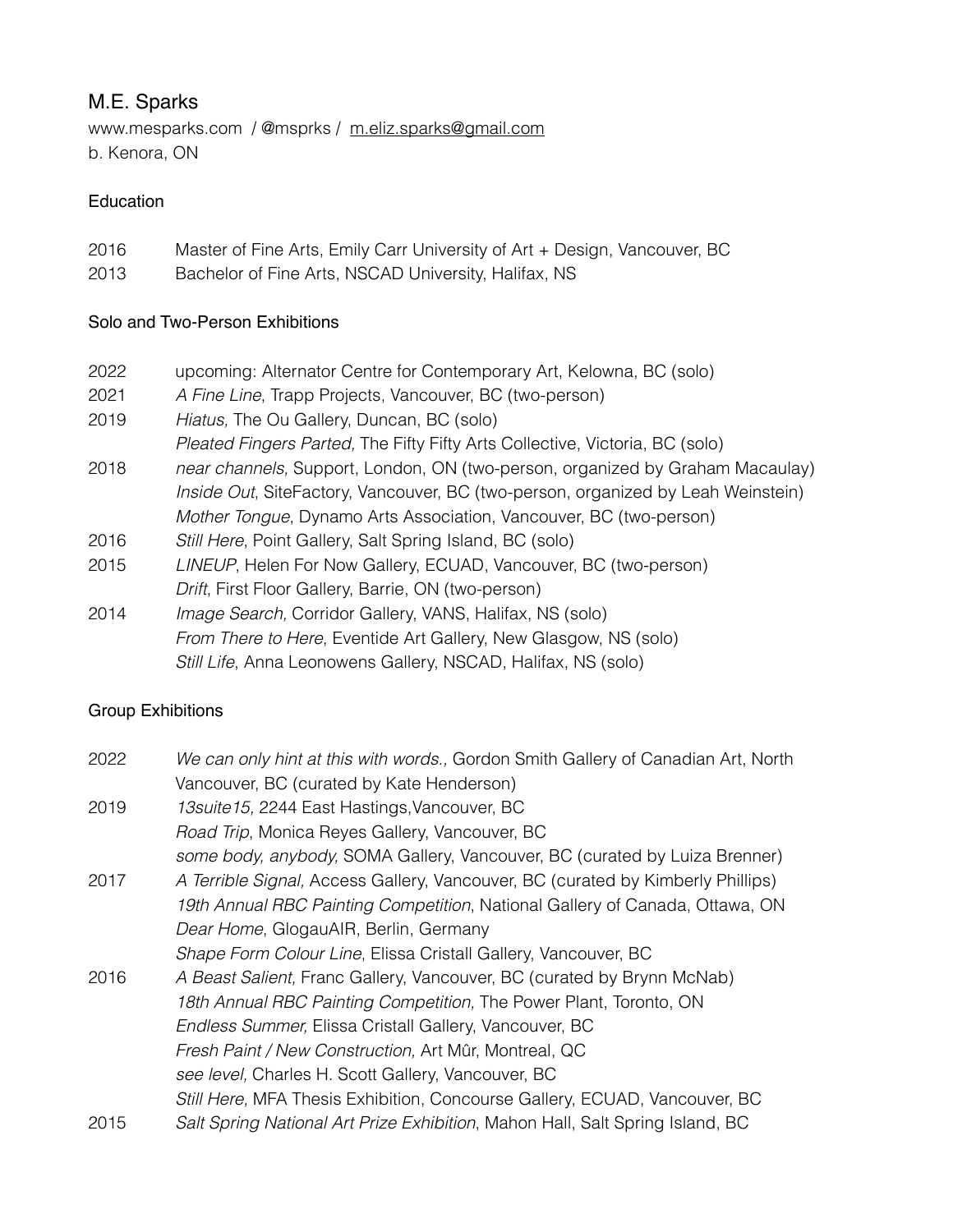|  |  |  |  | Flight Lines, Concourse Gallery, ECUAD, Vancouver, BC |  |
|--|--|--|--|-------------------------------------------------------|--|
|--|--|--|--|-------------------------------------------------------|--|

- *By and By,* Port Loggia Gallery, Halifax, NS
- *Redux,* The Craig Gallery, Dartmouth, NS (curated by Teto Elsiddique)
- *Emerging NSCAD Artists,* NSP Headquarters: Studio 21 Fine Art, Halifax, NS

## Awards

- BC Arts Council: Project Assistance Grant
- Canada Council for the Arts: Research and Creation Grant
- Canada Council for the Arts: Arts Abroad Residencies Grant
- Salt Spring National Art Prize: Finalist
- Canada Council for the Arts: Research and Creation Grant
- BC Arts Council: Project Assistance Grant
- 19th Annual RBC Painting Competition: Finalist
- 18th Annual RBC Painting Competition: Finalist
- Nancy Petry Foundation Award: Royal Canadian Academy of Arts & Joseph Plaskett Foundation
- Valedictorian, Master of Fine Arts, Emily Carr University of Art + Design
- 2015 Salt Spring National Art Prize: Juror's Choice Award
- 2015 BC Arts Council Scholarship
- 2014 Gordon and Marion Smith Painting Scholarship, Emily Carr University
- Arts Nova Scotia Creation Grant
- 2013 Nova Scotia Talent Trust Scholarship
- 2012 Robert Pope Foundation Painting Scholarship, NSCAD University

# **Residencies**

- 2017 GlogauAIR, Artist in Residence, Berlin, Germany
- Arteles Creative Residency: *Silence Awareness Existence*, Artist in Residence, Finland
- Institut für Alles Mögliche, Artist in Residence, Berlin, Germany
- NSCAD Studio Residency, Artist in Residence, New Glasgow, NS, Canada

# Public Talks & Panels

- Gordon Smith Gallery of Canadian Art, *We can only hint at this with words,* Online Panelist
- Conversations in Contemporary Art (CiCA), Concordia University, Online Panelist
- Emily Carr University, MFA Program, Visiting Speaker + MFA Studio Visits, Vancouver, BC
- NSCAD University, Media Toolbox Course, Artist Talk with Matthis Grunsky, Halifax, NS
- Simon Fraser University, MFA Program, Visiting Speaker + Studio Visits, Vancouver, BC
- *some body, anybody,* Artist Talk, SOMA Gallery, Vancouver, BC
- University of the Fraser Valley, Artist Talk, Abbotsford, BC
- *Overly Dedicated*: Artist Podcast hosted and produced by Claire Scherzinger
- AFK Paradise Valley Summer School, Artist Talk, Squamish, BC
- *A Crimp in the Fabric:* Situating Painting Today, panelist, SFU, Vancouver, BC